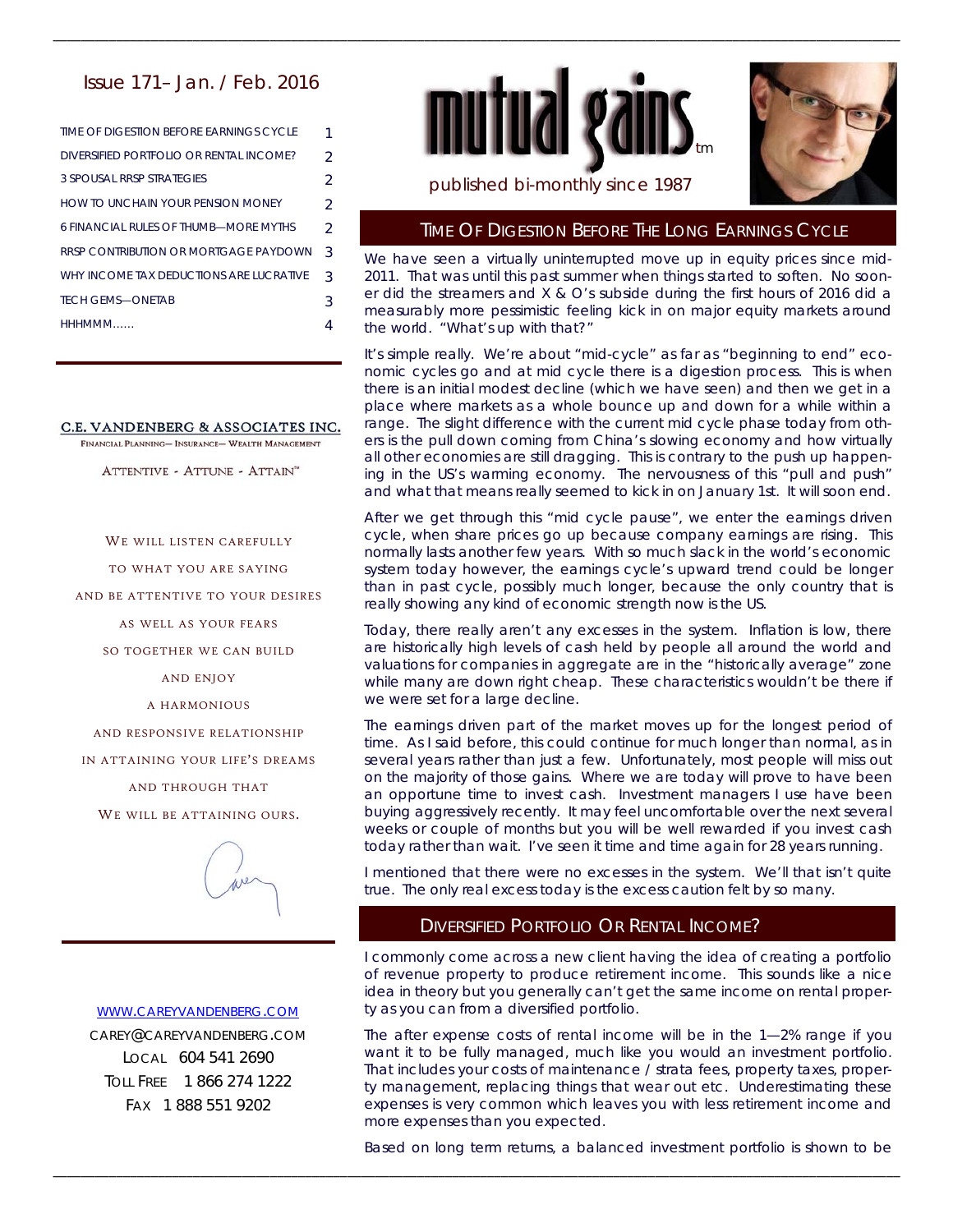### Page 2

able to payout 4% from your portfolio (indexed for inflation) for 30 to 35 years after all expenses. As well, there are portfolio structures that have guarantees on what percentage it will pay out to you for a fixed period ie 20 years. You also have more flexibility in that you can draw it down quicker by increasing the amount you want as income during your retirement. In other words, if you want 6% of your portfolio paid out to you, it can be set up as such. Of course, the money won't last as long however, it could still last well beyond your lifetime. Because of the ability to increase the income coming to you from your portfolio, you would have enjoyed your retirement with the highest income possible.

\_\_\_\_\_\_\_\_\_\_\_\_\_\_\_\_\_\_\_\_\_\_\_\_\_\_\_\_\_\_\_\_\_\_\_\_\_\_\_\_\_\_\_\_\_\_\_\_\_\_\_\_\_\_\_\_\_\_\_\_\_\_\_\_\_\_\_\_\_\_\_\_\_\_\_\_\_\_\_\_\_\_\_\_\_\_\_\_\_\_\_\_\_\_\_\_\_\_\_\_\_\_\_\_\_\_\_\_\_\_\_\_\_\_\_\_\_\_\_\_\_

# 3 SPOUSAL RRSP STRATEGIES

Spousal RRSP's used to be used to split income between spouses at retirement. This was done when one spouse earned substantially more than the other and come retirement, the overall tax by the couple would be higher than if they didn't use a Spousal RRSP. That is the reason they were originally instituted. This all changed in 2007 when the government allowed retirement income to be split equally among spouses apart from using a Spousal RRSP.

This change did make the Spousal RRSP less useful however, it didn't render it obsolete. A Spousal RRSP still has some very effective uses that that can help you within a relatively short period of time. Here are the 3 biggest:

Home Buyers Plan— With a Spousal RRSP, you can double your down payment for your first home when accessing it from your RRSP's. Of course you can do this when each of you has their own RRSP however, if one is earning significantly more, it could make sense to do 1 regular RRSP and 1 Spousal RRSP. There could be an extra several thousand dollars in tax savings if done this way (see Income Tax Deductions on page 3 to get a better understanding of why I say this).

Lifelong Learning Plan— You can contribute to your RRSP's and take money out tax free to fund future education for yourself. The same contribution and withdrawal strategy applies here as I mentioned with the Home Buyers Plan. Using a Spousal RRSP and regular RRSP combo, you could be saving a lot more tax money (again, see Income Tax… pg 3).

Contribute and Withdraw— This may seem sacrilegious to many in financial circles however, if done in the context of a broader financial plan, this can work very effectively. Here, the higher income earner contributes to the lower income earner's Spousal RRSP with up to \$4,400 in tax savings on \$10,000. In 3 years, if the lower income earner has no income, you can withdraw the money out of the Spousal RRSP and it be tax free when the dust settles. This does use up useful contribution room which is why I said, only in the context of a broader financial plan, is it worth looking at.

# HOW TO UNCHAIN YOUR PENSION MONEY

When you leave a job, you may have a pension plan in place. Just because your pension gives you options on how much you will get per month, you don't have to just accept one of those options. You often have the ability to transfer the "commuted value" of the pension plan to a "Locked In Retirement Account" or LIRA. This could mean transferring thousands, if not hundreds of thousands of dollars, to a LIRA that is in your name. It can make sense to do this when:

- $\Rightarrow$  You haven't worked there very long
- $\Rightarrow$  Your family has a history of living very long lives
- $\Rightarrow$  You see your current health as being below average
- $\Rightarrow$  You are not married

To understand why you would do this, you have to be aware of how much money is invested on your behalf within your pension plan. The monthly income that is being promised you has to come from somewhere and where it is coming from is a pool of money that is set aside to do just that. That dollar figure is the "commuted value". That is your money.

What happens if you retire but don't live a long life and you are single? Let's say you have received \$5,000 /month for 5 years when your commuted value upon retirement was \$600,000. The remaining amount, including the interest, dividends and capital gains your money has earned over that time, could be closer to \$800,000 yet you were only paid out \$300,000. That remainder stays in the pension plan to help pay other pension plan members pensions. You were short changed.

Doing a calculation on what makes the most sense should be done on any pension plan and more so, on the 4 scenarios I pointed out at the beginning of this article. Not doing so could mean hundreds of thousands slipping through cracks.

# 6 FINANCIAL RULES OF THUMB— MORE MYTHS THAN REALTY

**Your retirement income needs to be 70% of your working income**— Each on of us is different, making this rule of thumbwrong most of the time. I have seen anywhere from 25% to 140% after projections are done.

**An emergency fund must equal 6 months of income**— What a waste of resources, having many thousands of dollars sitting in an account that earns you next to nothing. The best way to deal with potential emergencies is with an available line of credit (having life, disability and critical illness insurance in place will take care of the rest).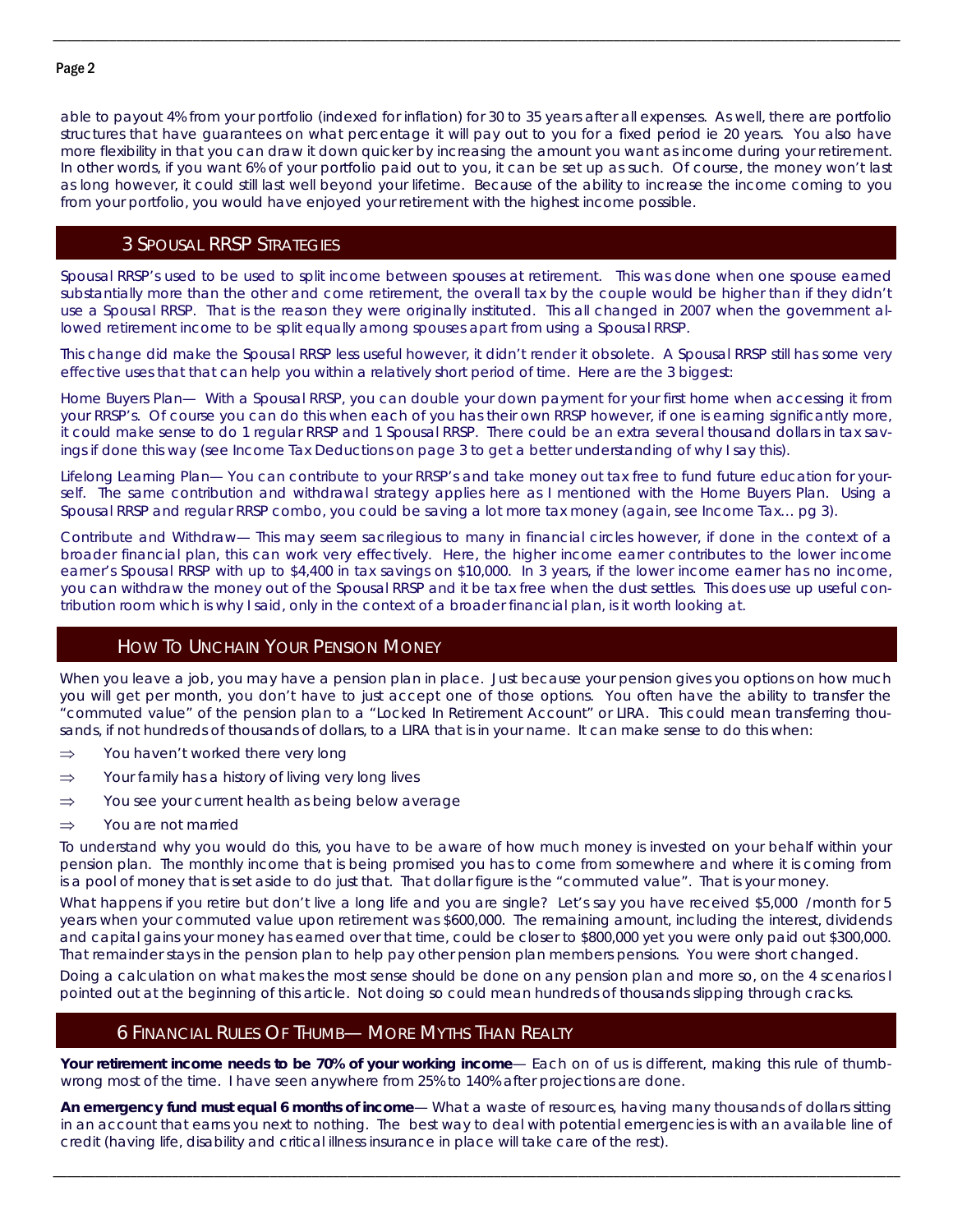#### Page 3

**Don't invest more than 5% of your savings in any 1 stock or bond**— This is actually an excellent benchmark. Many of the investment managers I use for clients will have a portfolio of at least 20 different investments since that minimum amount of diversification can cover off the most important risks for loss. Betting the farm so to speak on a particular investment or catostrophic outcome is simply foolish. That is a bet much like whether you should take another card in Black Jack.

\_\_\_\_\_\_\_\_\_\_\_\_\_\_\_\_\_\_\_\_\_\_\_\_\_\_\_\_\_\_\_\_\_\_\_\_\_\_\_\_\_\_\_\_\_\_\_\_\_\_\_\_\_\_\_\_\_\_\_\_\_\_\_\_\_\_\_\_\_\_\_\_\_\_\_\_\_\_\_\_\_\_\_\_\_\_\_\_\_\_\_\_\_\_\_\_\_\_\_\_\_\_\_\_\_\_\_\_\_\_\_\_\_\_\_\_\_\_\_\_\_

**The % of your portfolio in conservative investments (bonds etc) should = your age**— This may feel good but it reduces the income you can draw from your portfolio. A 50 year old with 50% in bonds? This makes no sense whatsoever.

**Do an RESP first then contribute to your RRSP**— The argument for this is that education costs come before retirement so save for that first. It should be the other way around. As you get closer to retirement, you have a very limited ways to make up a shortfall. Your children can go into debt and have years upon years to pay off student loans. No, that isn't ideal however, you being behind the 8 ball at retirement is more damaging. As well, you are only getting 20% from the government with an RESP. An RRSP contribution can save you up to 45.8% in tax.

**Life insurance only needs to cover your mortgage**— Yes, a mortgage payment can be a big expense particularly if you haven't lived in your home that long however, mortgage payments can only be 33% of income anyway which makes it very clear that most of your expenses are not related to your mortgage. Life insurance needs are family case specific.

Financial planning is a combo of chess and art. If you come across advice that has more myth than reality as I've listed above, I'd say that the person suggesting this isn't really thinking through the ramifications when followed though with.

# RRSP CONTRIBUTION OR MORTGAGE PAYDOWN?

This has to be the most common "either or" question in financial planning. Should I pay down my mortgage or contribute to an RRSP?

For the last several years, the most often than not right answer to this is to make an RRSP contribution. This is because, with interest rates so low, you can probably get a higher return on your RRSP than you can save on interest costs by paying down your mortgage. Do I pay down a mortgage that is costing me 2.7% / year when I can earn 5% or more on a long term basis on my RRSP contribution? The math and answer is that simple.

Also, with an RRSP contribution you can save up to \$45.8% in tax, which puts more in your pocket. When you pay down your mortgage by \$10,000, you have simply moved \$10,000 from cash to \$10,000 to reducing debt. However, when you make an RRSP contribution, your net worth can increase by up to \$4,580 because now, you have an extra \$4,580 in cash. Use THAT to paydown your mortgage. Doing that every year will increase your net worth quicker than if simply paying down your mortgage.

That is the simple math however, not all financial planning decisions are made on math alone. Comfort is another factor.

# WHY INCOME TAX DEDUCTIONS ARE SO LUCRATIVE

The percentage of income tax you pay is less than the percentage you can save from a tax deduction. In other words, you may pay an "average" tax rate of 30% however, when you make an RRSP contribution you can save up to 45.8% in tax. Why is that? The reason is in the way you are charged income tax and it is the reason tax deductions can be so powerful.

The table on the right shows how we are taxed. Canada, like most counties, have a "progressive tax" system. It simple means that as your income goes up, you pay more tax. That increase doesn't go down to the first dollar you earn however. If for example, you are earning exactly \$44,701 / year you pay \$6,945 in income taxes. That is an average tax rate of 15.54% because you are paying income tax in 2 different bands, 0 and 20.06%. When you get a \$1,000 raise, that \$1,000 is all taxed at 29.7%. This is why, often when you see your paycheque after a raise, you realize that you aren't that much better than you were before the raise.

| Taxable Income      | Tax Rate |
|---------------------|----------|
| $$0 - $9,947$       | ሰ%       |
| \$9.948-\$37.606    | 20.06%   |
| \$37,870-\$44.701   | 22.70%   |
| \$44.702-\$75.740   | 29.70%   |
| \$75,741-\$86.958   | 32.50%   |
| \$86,959-\$89,402   | 34 29%   |
| \$89.403-\$105.592  | 38.29%   |
| \$105.593-\$138.586 | 40.70%   |
| \$138.587-\$151.050 | 43.70%   |
| \$151,051+          | 45.80%   |

This is where a tax deduction comes in. The most popular of those is in making an RRSP contribution. As an example, if you earn \$172,000, you can make a \$20,000 RRSP contribution you will save \$9,160 in tax (45.8%) despite your average tax rate being only 32.16%.

# TECH GEMS— ONETAB

I use 3 different browsers on my office PC and my Surface. I often have several tabs open at any given time. If you have ever kept adding tabs to an open browser you soon realize that this can cause problems. Of course, you don't want to close any of your open tabs because you have them open to make them easily accessible. One solution would be to bookmark them but that is cumbersome and you probably only want them open for the time being. OneTab is the solution and is available for Firefox and Chrome. You simply download the add-in into your browser. Anytime you have a bunch of tabs open, click on the OneTab icon and it shoehorns all your tabs into 1 tab. Click on that tab and you will see a list of the tabs you previously had open. Click on 1 from within this list and it re-opens that 1 tab. Try it. You'll like it.